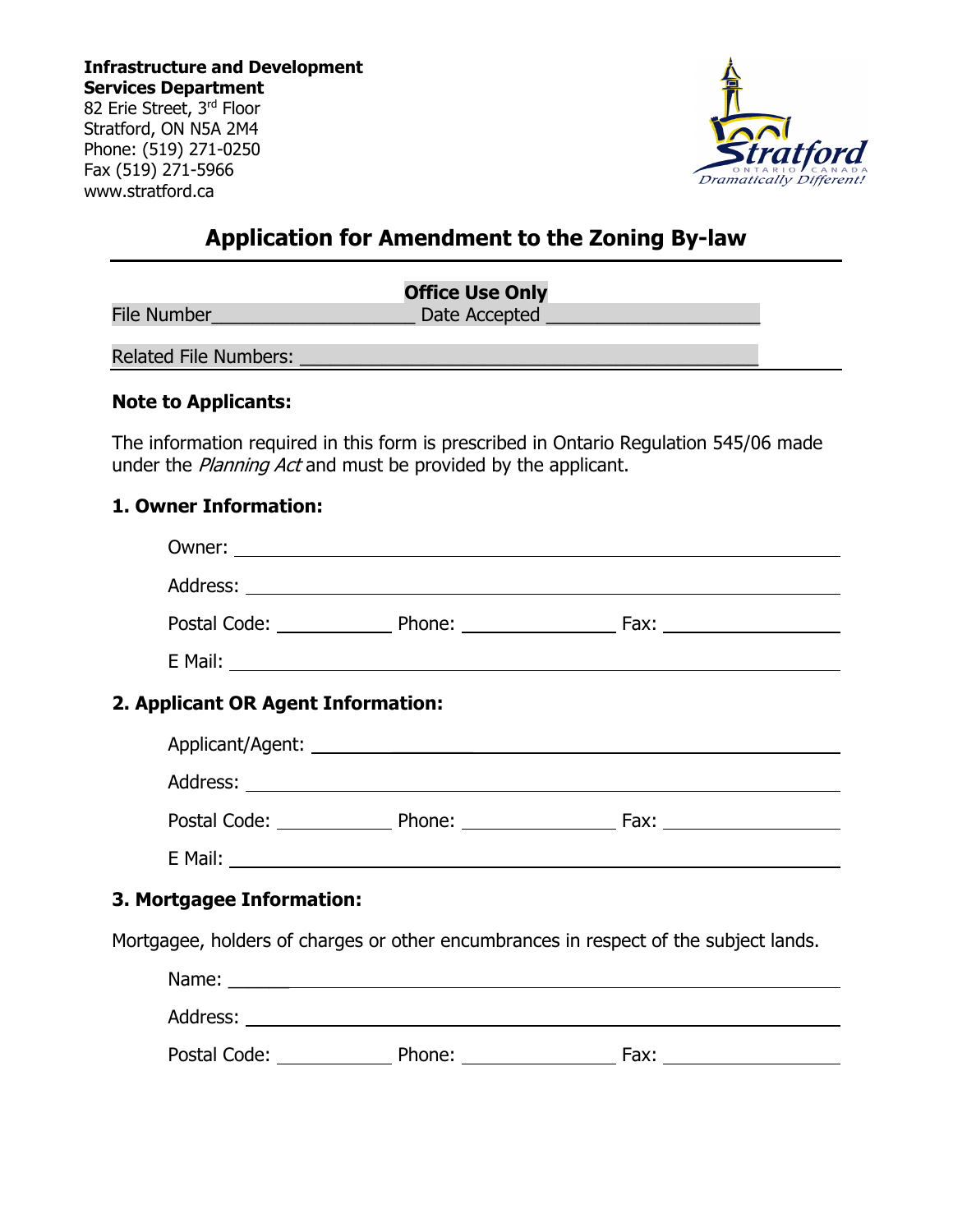NOTE:

(1) Correspondence will be sent to the agent unless otherwise requested. (2) If the applicant is not the owner, the owner's authorization in Section 13 must be completed.

# **4. Legal Description and Location of the Subject Land** (complete applicable lines)**:**

Municipal Address: \_ Lot and Concession: Lot and Registered Plan: Part and Reference Plan:

# **5. Land Use:**

 $\overline{a}$ 

 $\overline{a}$ 

5.1 What is the current Official Plan designation(s) of the subject land?

5.2 What is the current zoning of the subject land?

5.3 Existing uses on the subject land:

5.4 Length of time the existing uses of the subject property have continued:

### **6. Purpose of the Application:**

6.1 Give a brief description of the nature and extent of the rezoning requested.

### 6.2 Why is the rezoning requested?

6.3 Proposed uses of the subject land: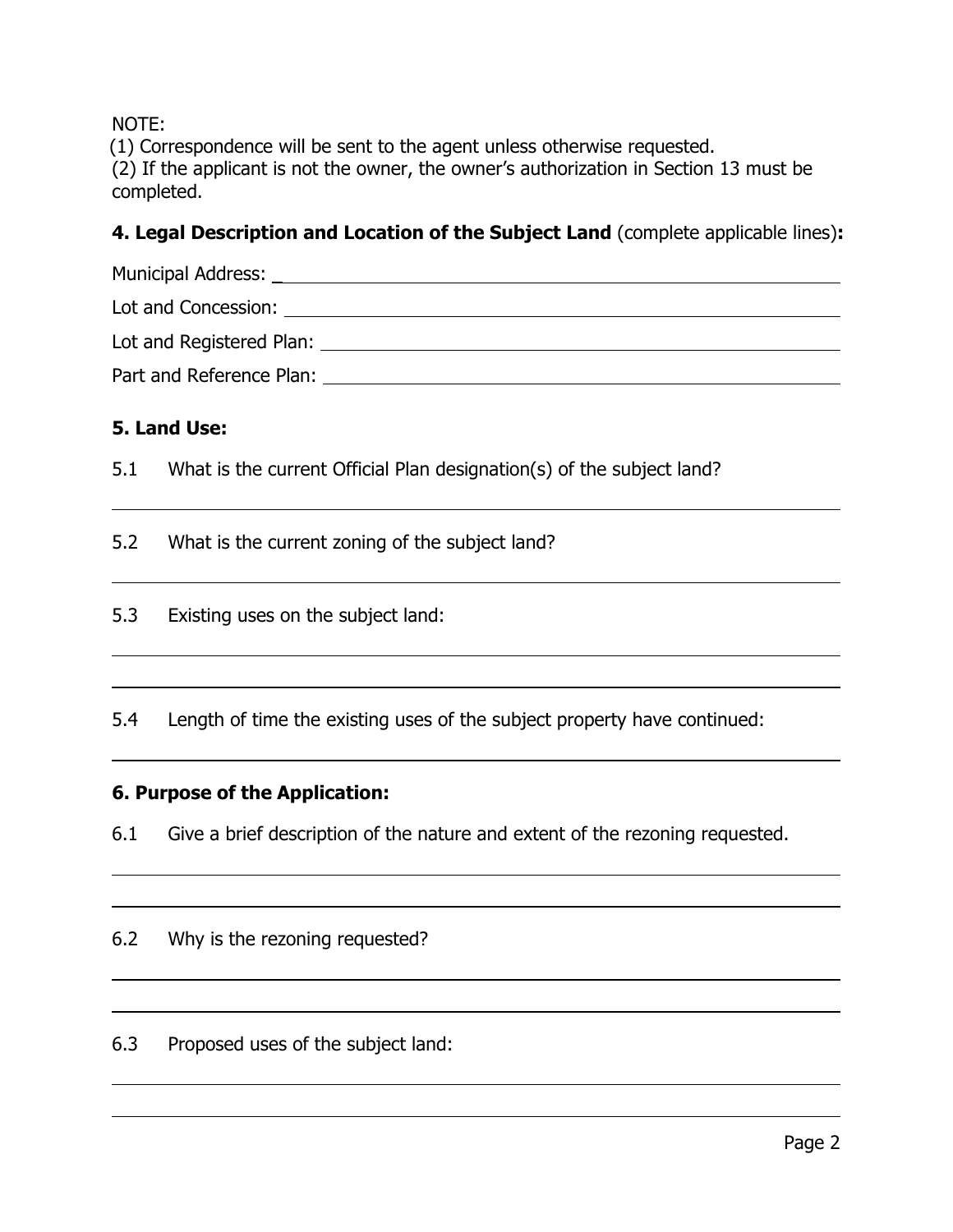6.4 How does the application conform to the City of Stratford's Official Plan?

 $\overline{a}$ 

 $\overline{a}$ 

 $\overline{a}$ 

 $\overline{a}$ 

 $\overline{a}$ 

 $\overline{a}$ 

- 6.5 Is the subject land located in an area where the municipality has pre-determined the minimum and maximum density requirements or the minimum and maximum height requirements? If yes, what are these requirements?
- 6.6 Does the application propose to alter the boundary of an area of settlement or to implement a new area of settlement? If yes, what are the details of the official plan or official plan amendment dealing with this matter?
- 6.7 Does the application propose to remove land from an area of employment? If yes, what are the details of the official plan or official plan amendment dealing with this matter? The Provincial Policy Statement defines area of employment as:

"Employment area: means those areas designated in an official plan for clusters of business and economic activities including, but not limited to, manufacturing, warehousing, offices, and associated retail and ancillary facilities."

- 6.8 Is the subject land located in an area where zoning with conditions may apply? If yes, how does the application conform to the official plan policies relating to zoning with conditions?
- 6.9 Is the application consistent with policy statements issued under subsection 3(1) of the Planning Act?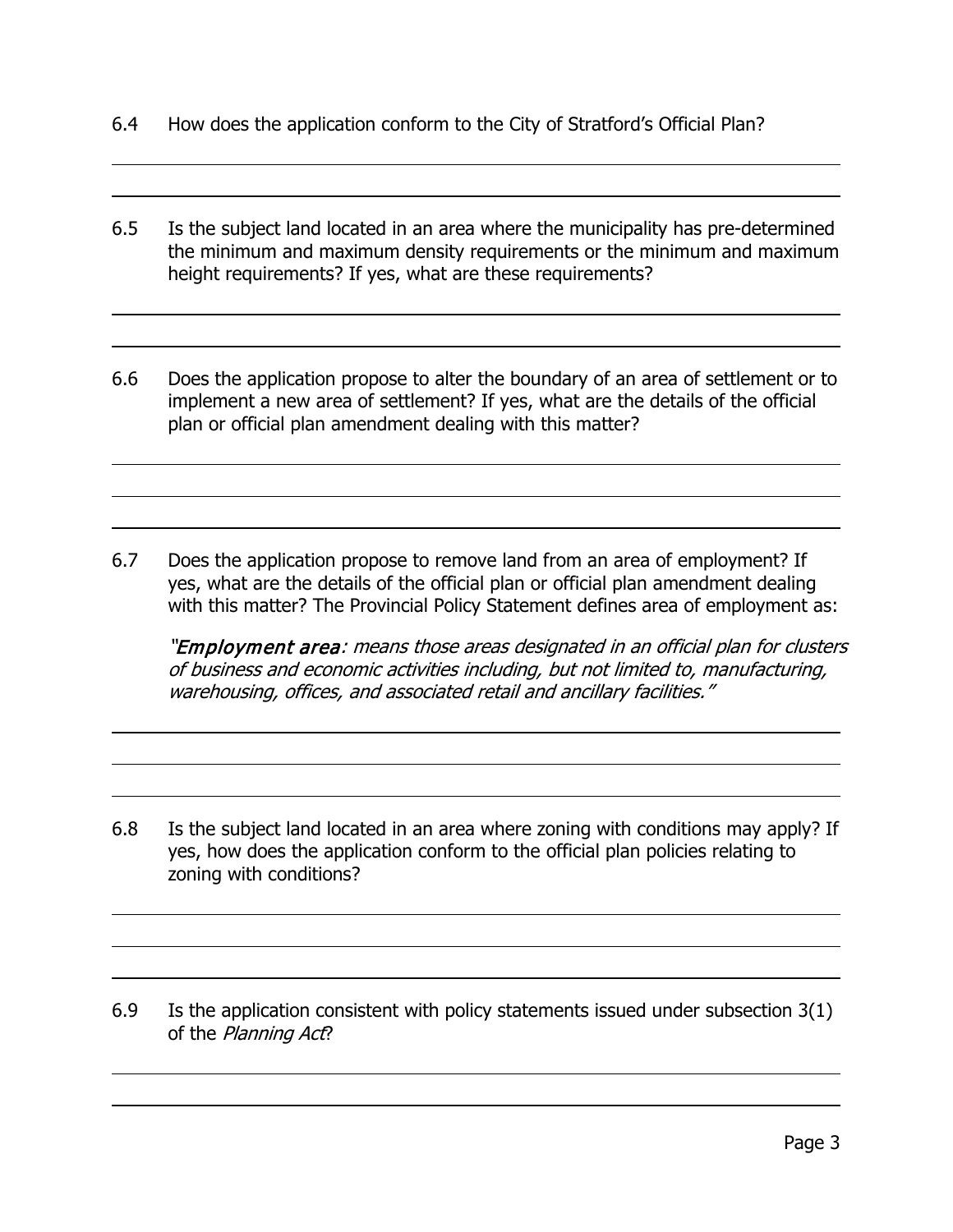6.10 Is the subject land within an area of land designated under any provincial plan or plans? If yes, does the application conform to or not conflict with the applicable provincial plan or plans?

#### **7. Physical Description of the Subject Land and Servicing Information:**

Description of subject land:

| Frontage (m): | Depth $(m)$ : | Area $(m^2)$ : |
|---------------|---------------|----------------|
|---------------|---------------|----------------|

7.1 Particulars of all existing and/or proposed building and structures on the subject land (specify type of structure, ground floor area, gross floor area, number of storeys, setback from front, rear and side lot lines):

Existing:

l

l

 $\overline{a}$ 

l

Proposed:

7.2 If the requested zone change is to multiple family residential, please indicate:

(a) The number of dwelling units proposed:

(b) The number of dwelling unit types:

Bachelor 1 Bedroom 2 Bedroom 2 Bedroom

3 Bedroom 4 Bedroom Other

7.3 Date of construction of all existing buildings and structures on subject land: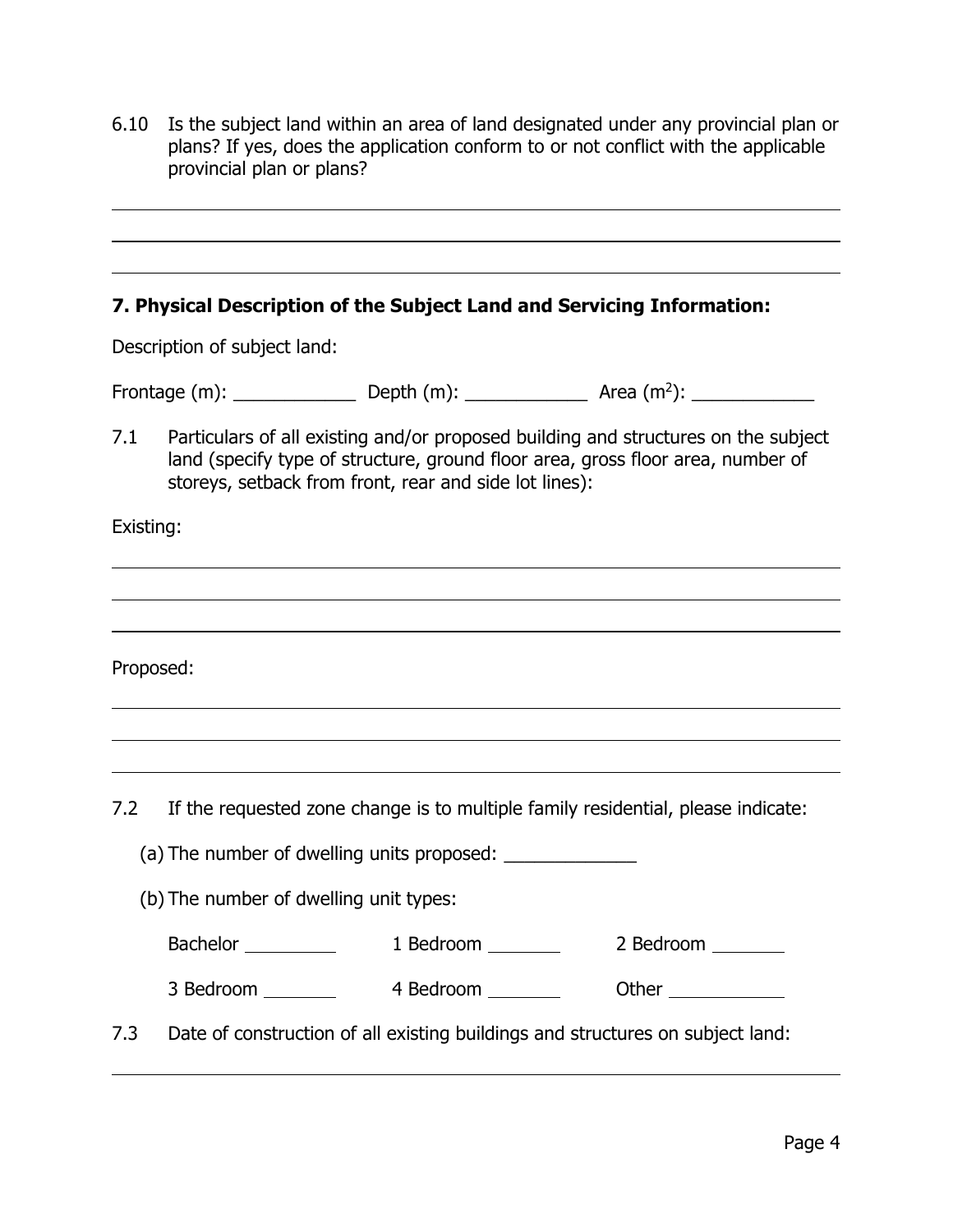7.4 Length of time existing uses of the subject land have continued:

- 7.5 Date of acquisition of subject land:
- 7.6 Type of access (check appropriate box):
	- $\Box$  provincial highway
	- $\square$  municipal road<br> $\square$  right-of-way
	- right-of-way
	- $\Box$  by water

 $\overline{a}$ 

If access to the subject land will be by water only, indicate the parking and docking facilities to be used and the approximate distance of these facilities from the subject land and the nearest public road.

7.7 Municipal services available:

Type of water supply (check appropriate box):

- $\square$  municipal water system<br> $\square$  individual well
- individual well
- $\Box$  communal well
- $\Box$  other means

Type of sewage disposal (check appropriate box):

- $\square$  municipal sewage system<br> $\square$  individual septic system
- $\Box$  individual septic system<br> $\Box$  communal septic system
- communal septic system
- $\Box$  other means

Type of storm drainage (check appropriate box):

- **Q** municipal storm sewer
- $\Box$  ditches
- swales
- $\Box$  other means
- 7.8 If the application would permit development on a privately owned and operated individual or communal septic system, and more than 4500 litres of effluent would be produced per day as a result of the development being completed, then the application must be accompanied by:
	- (a) a servicing options report
	- (b) a hydrogeological report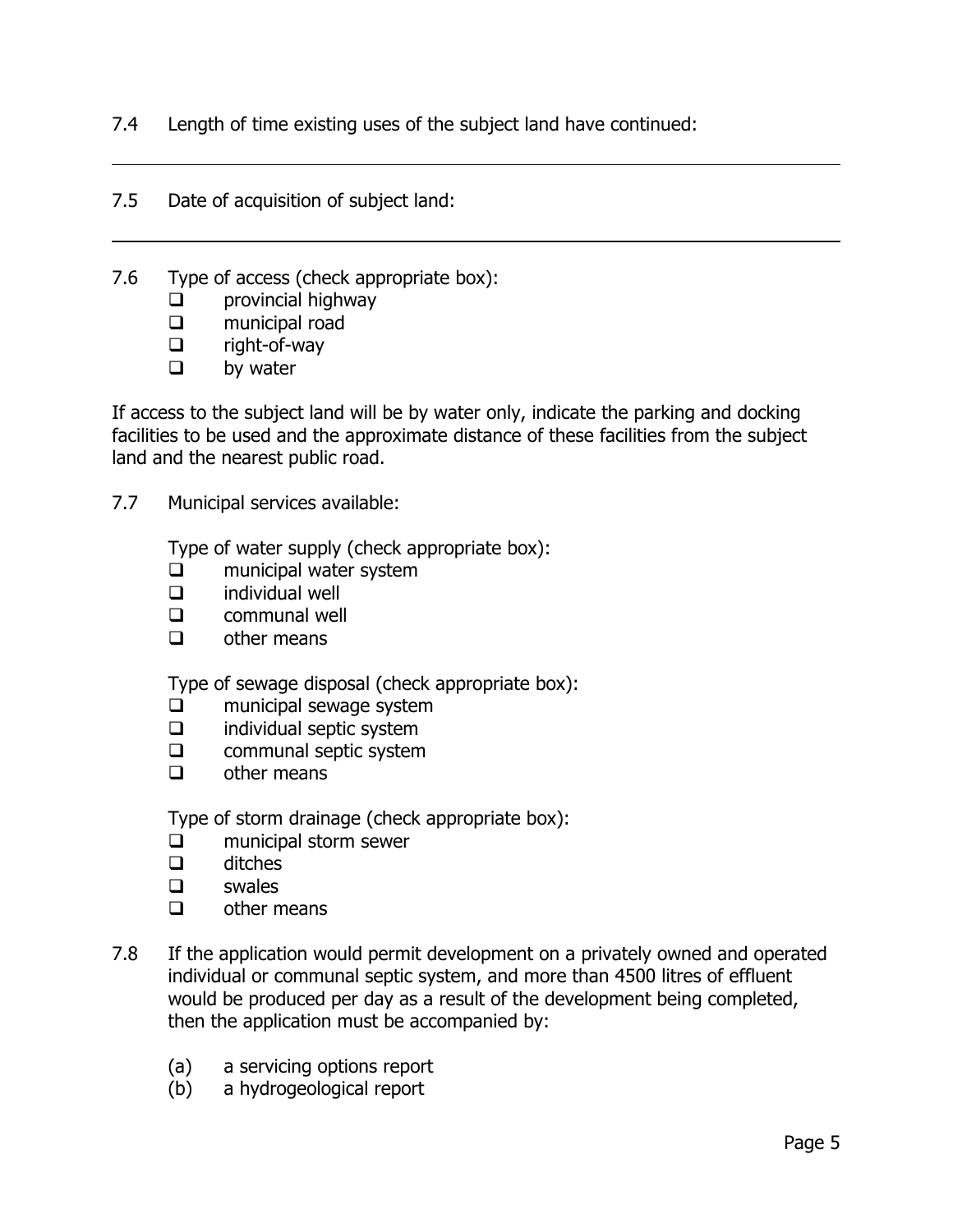### **8. Other Applications**

8.1 Has the subject land ever been the subject of an application for approval of a plan of subdivision or consent?

 $Yes$  No  $\Box$ 

If yes, specify the appropriate file number and status of the application.

8.2 Has the subject land ever been the subject of a rezoning application or a Minister's Zoning Order?

Yes No

If yes, specify the appropriate file number and status of the application and the Ontario Regulation Number of the Order if known.

#### **9. Environmental**

 $\overline{a}$ 

l

 $\overline{a}$ 

9.1 Is there reason to believe the surface or subsurface of the subject lands may have been contaminated by former uses on the site or adjacent sites?

Yes\_\_\_\_ No\_\_\_\_

If yes, explain:

9.2 What information did you use to determine the answer to question #9?

#### **10. Sketch**

The application shall be accompanied by a sketch, in metric units, showing the following:

• the true boundaries and dimensions of the property for which the zone change is being requested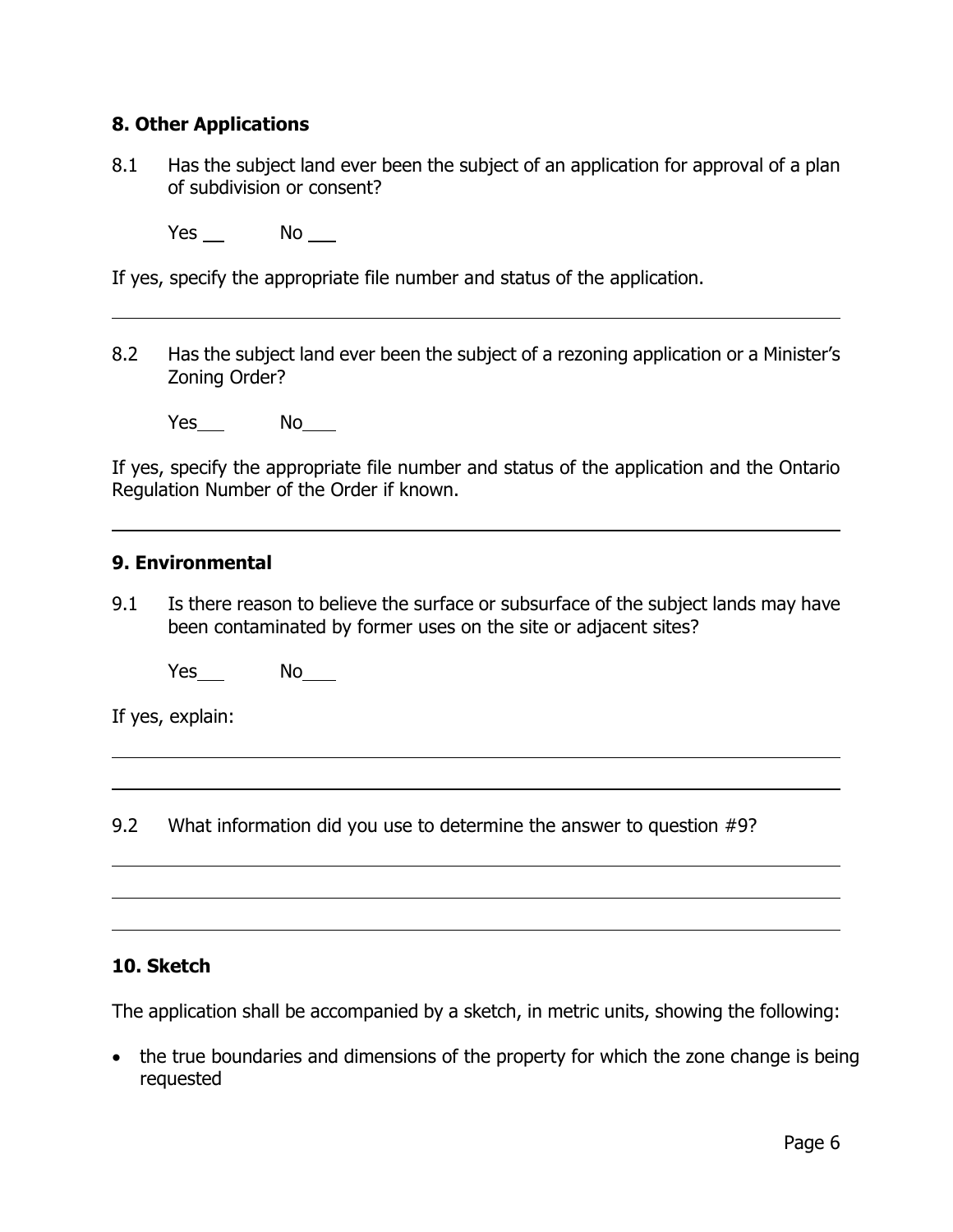- the location, dimensions and uses of all existing buildings and structures indicating the distance of the buildings or structures from the front yard lot line, rear yard lot line and the side yard lot lines.
- the current uses on land that is adjacent to the subject land.
- an indication of any adjoining property in which the applicant has an interest.
- the location, height, dimensions and use of all proposed buildings and structures indicating the distance of the buildings or structures from the front lot line, rear yard lot line and the sideyard lot lines.
- proposed yards, off-street parking spaces or off street loading facilities.
- all proposed landscaping, including planting areas, walkways, major outdoor structures and grading.
- a legend including all pertinent date information relating to the land, type and number of units, etc.
- the approximate location of all natural and artificial features on the subject land and on land that is adjacent to the subject land that, in the opinion of the applicant, may affect the application. Examples include buildings, railways, roads, watercourses, drainage ditches, river or stream banks, wetlands, wooded areas, wells and septic tanks.
- the locations and nature of any easement affecting the subject land.
- the location, width and name of any roads within or abutting the subject land, indicating whether it is an unopened road allowance, a public travelled road, a private road or a right-of-way.
- Any further information as may be required to clearly explain the proposed use or uses.
- If access to the subject land will be by water only, the location of the parking and docking facilities to be used.

# **11. Other Fees**

In addition to the application fee where the City requires assistance from its solicitors or other technical or professional consultants in the processing of this application, the applicant shall be responsible for reimbursing all legal and consulting fees incurred by the City, at the City's actual cost. Depending on the amount of such fees, which the City expects to incur on any given application, the City may also require the applicant to enter into an agreement with respect to the payment of such fees and may, where appropriate, require security to be posted.

The applicant is hereby notified that in the event the City of Stratford Council approves the application and the matter is appealed to the Local Planning Appeal Tribunal, the applicant may be required to enter into a financial agreement to bear all legal and consulting costs incurred by the City with regard to its preparation for and attendance at such hearings, including all prehearing conferences and all hearing related matters.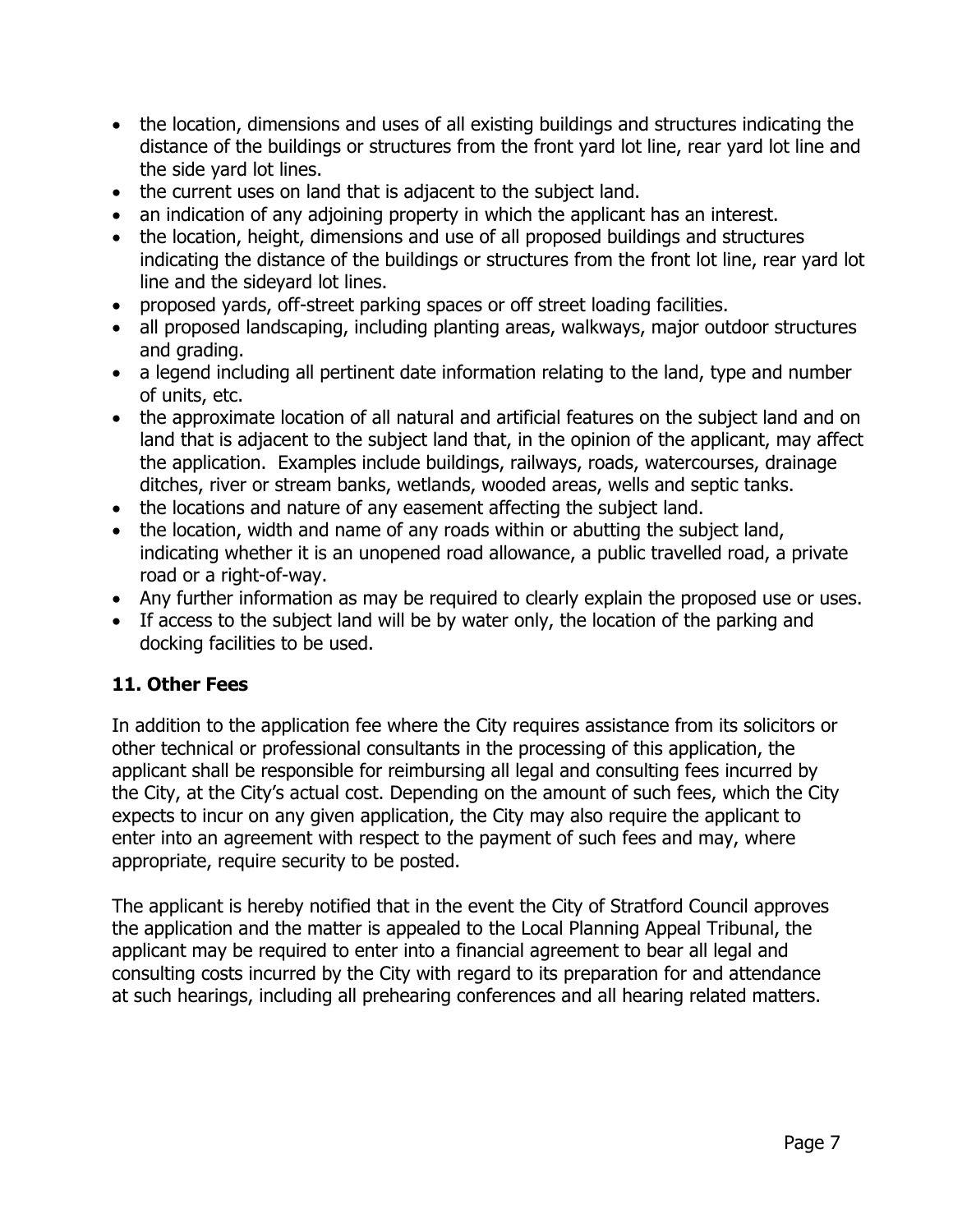# **12. Affidavit or Sworn Declaration: Declaration for the Prescribed Information**

| . . |  |
|-----|--|
|     |  |

in the

 $\overline{a}$ 

l

 $\overline{a}$ 

make oath and say (or solemnly declare) that the information contained in this application is true and that the information contained in the documents that accompany this application in respect of the above Sections is true.

Sworn (*or declared*) before me:

Commissioner of Oaths **Applicant** 

# **13. Authorization of Owner for Agent to make the Application**

If the applicant is not the owner of the land that is the subject of this application, the written authorization of the owner that the applicant is authorized to make the application must be included with this form or the authorization set out below must be completed.

| ш,                                          | am the owner of the land that is the |
|---------------------------------------------|--------------------------------------|
| subject of this application and I authorize | to make this                         |
| application on my behalf.                   |                                      |

Date **Signature of Owner** 

### **14. Acknowledgement:**

I, understand that all development of lands which includes the building of structure upon the land with the exemption of a single family dwelling house, semi-detached, duplex or triplex dwelling is under site plan control and requires the owner to enter into a site plan agreement under Section 41 of the Planning Act.

I hereby authorize the City of Stratford and municipal staff to **access the subject site** for the purpose of evaluation of the subject application.

Date Signature of Owner